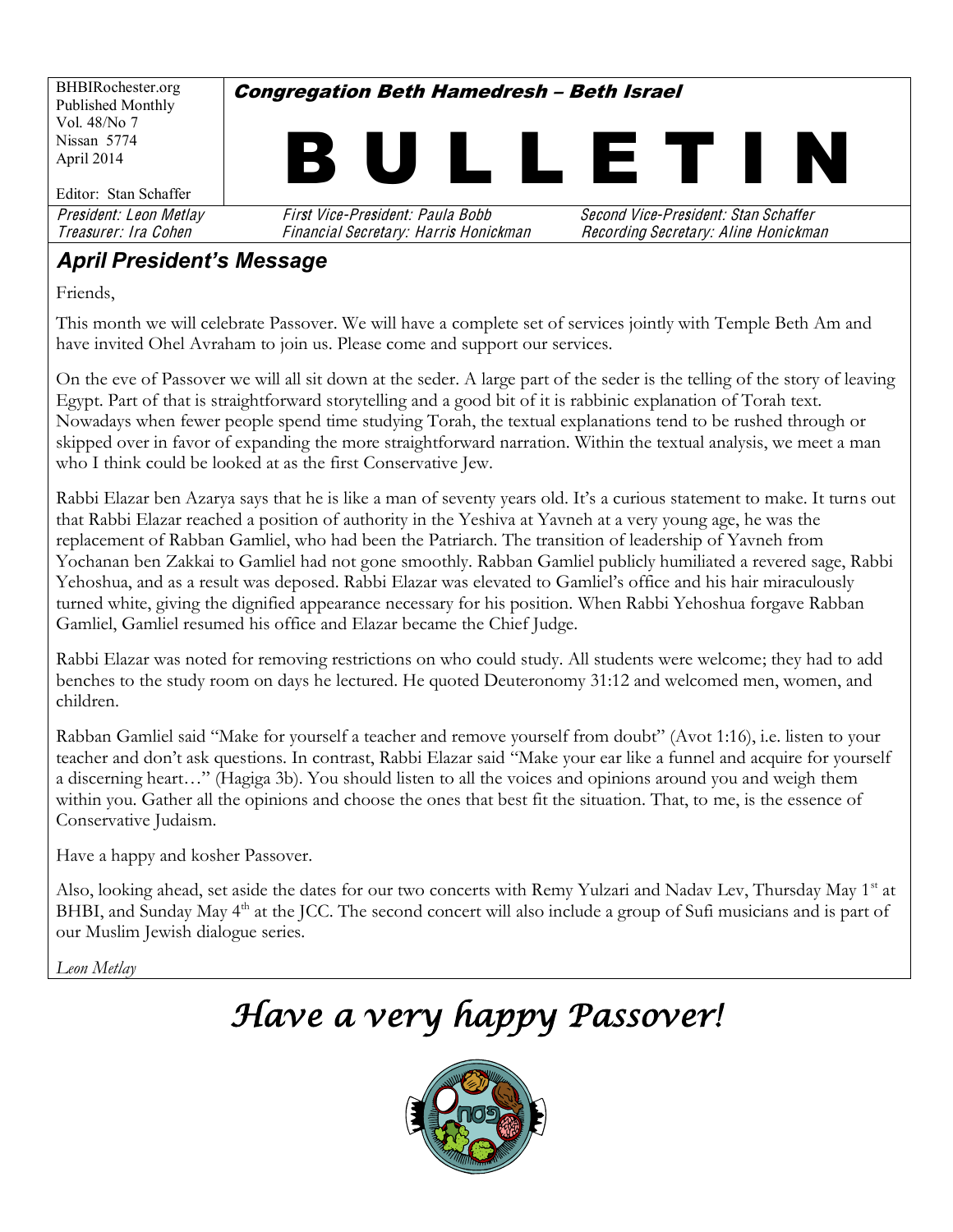#### BHBI CALENDAR OF EVENTS - APRIL 2014

| Friday    | Apr 4  | 7:00 PM | Shabbat Evening Service at Heather Heights in Pittsford<br>Light candles at 7:21 PM                                                                                                  |  |  |  |  |
|-----------|--------|---------|--------------------------------------------------------------------------------------------------------------------------------------------------------------------------------------|--|--|--|--|
| Saturday  | Apr 5  | 9:30 AM | Shabbat Morning Service<br>Torah: Metzorah                                                                                                                                           |  |  |  |  |
| Sunday    | Apr 6  | 9:00 AM | Service, Breakfast and Discussion                                                                                                                                                    |  |  |  |  |
| Monday    | Apr 7  | 7:30 PM | Monthly Meeting of the BHBI Board of Trustees                                                                                                                                        |  |  |  |  |
| Friday    | Apr 11 | 7:00 PM | Joint Shabbat Evening Service with Temple Beth Am at Beth Am<br>Light candles at 7:30 PM                                                                                             |  |  |  |  |
| Saturday  | Apr 12 | 9:30 AM | Joint Shabbat Morning Service with Temple Beth Am at BHBI<br>Torah: Acharai                                                                                                          |  |  |  |  |
| Sunday    | Apr 13 | 9:00 AM | Service and Discussion                                                                                                                                                               |  |  |  |  |
| Tuesday   | Apr 15 | 9:30 AM | Joint Passover First Day Service with Temple Beth Am and Ohel Avraham<br>at Beth Am                                                                                                  |  |  |  |  |
| Wednesday | Apr 16 | 9:00 AM | Joint Passover Second Day Service with Temple Beth Am and Ohel<br>Avraham at BHBI                                                                                                    |  |  |  |  |
|           |        | 7:30 PM | Small Conservative Shul Collaborative Torah Study at BHBI                                                                                                                            |  |  |  |  |
| Friday    | Apr 18 | 6:00 PM | Joint Shabbat Chol Hamoed Passover Evening Service with Ohel Avraham<br>and Temple Beth Am at Nazareth College Golisano Bldg. Rm. 375 (Park in<br>Lot Q)<br>Light candles at 7:38 PM |  |  |  |  |
| Saturday  | Apr 19 | 9:00 AM | Shabbat Chol Hamoed Passover Morning Service                                                                                                                                         |  |  |  |  |
| Sunday    | Apr 20 | 9:00 AM | Service and Discussion                                                                                                                                                               |  |  |  |  |
|           |        | 7:00 PM | Joint Erev Passover 7 <sup>th</sup> Day Service with Temple Beth Am and Ohel<br>Avraham at BHBI                                                                                      |  |  |  |  |
| Monday    | Apr 21 | 9:30 AM | Joint Passover 7 <sup>th</sup> Day Service with Temple Beth Am and Ohel Avraham at<br>Beth Am                                                                                        |  |  |  |  |
|           |        | 7:00 PM | Joint Erev Passover 8 <sup>th</sup> Day Service with Yizkor with Beth Am and Ohel<br>Avraham at Beth Am                                                                              |  |  |  |  |
| Tuesday   | Apr 22 | 9:00 AM | Joint Passover 8 <sup>th</sup> Day Service with Yizkor with Temple Beth Am and Ohel<br>Avraham at BHBI                                                                               |  |  |  |  |
| Friday    | Apr 25 | 7:00 PM | <b>Shabbat Evening Service</b><br>Light candles at 7:46 PM                                                                                                                           |  |  |  |  |
| Saturday  | Apr 26 | 9:30 AM | Torah: Kedoshim<br><b>Shabbat Morning Service</b>                                                                                                                                    |  |  |  |  |
| Sunday    | Apr 27 | 9:00 AM | Service, Breakfast and Discussion                                                                                                                                                    |  |  |  |  |

#### **SALE OF CHAMETZ**

Do you want to sell your chametz before Passover? BHBI makes it easy for you to do so. Just fill out the Sale of Chametz form on page 4 and send in your form with a donation to BHBI to be received by Thursday, April 10<sup>th</sup>.

#### **SAVE THE DATES**

The musicians who performed at BHBI last year are returning for 2 concerts in Rochester - on May 1at 7:30 pm at BHBI and on May 4<sup>th</sup> at 4 pm at the JCC (where a Sufi music group will also perform). See you at both concerts!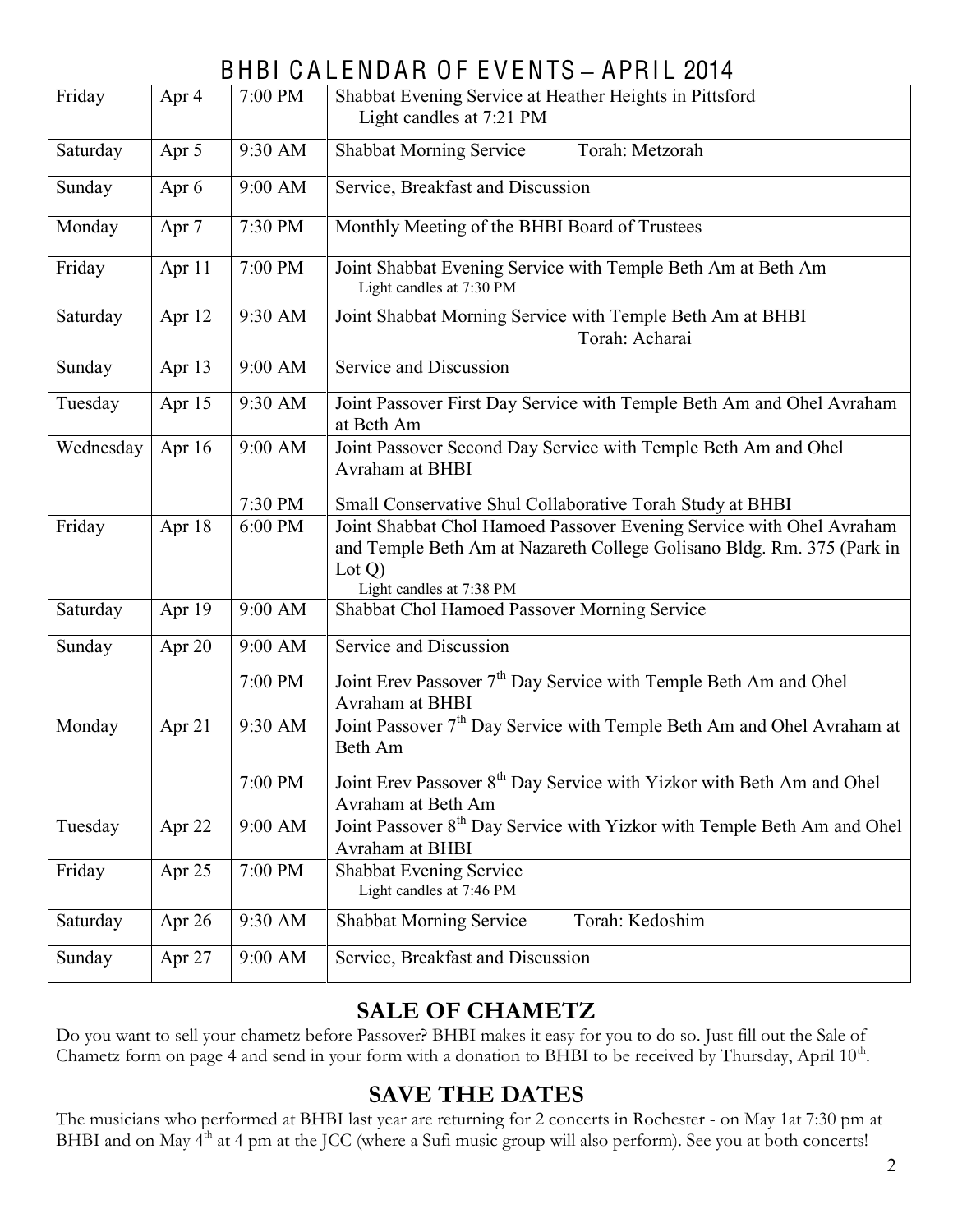#### **DONATIONS THANK YOU FOR YOUR GENEROSITY!**

#### **GENERAL FUND**

In memory of Edith Berkowitz *Gloria Berkowitz* In memory of Aaron Baker *Sue Baker* In memory of Charles Levy *Paul and Rose Israel*

In memory of Irving Gold *Linda Adams* In memory of Gertrude Swartz *Sue Baker* In memory of Sylvia Kowel *Phil and Annette Garver*

#### **THANK YOU TO OUR KIDDUSH SPONSORS FOR THE MONTH OF MARCH**

| March 1  | Tamara Strubel in memory of her mother, Lea Kron                                              |
|----------|-----------------------------------------------------------------------------------------------|
| March 8  | Leon Metlay and Nina Klionsky in honor of everyone who worked to make our Purim celebration a |
|          | success                                                                                       |
| March 15 | Paul Rosenfeld and Sylvia Rose in memory of Paul's father, Leon Rosenfeld                     |
| March 22 | The Congregation                                                                              |

#### **GOODSEARCH.COM**

Goodsearch.com is an on-line internet search program that pays non-profit organizations like BHBI a fee every time someone uses their search service. Go to [www.goodsearch.com,](http://www.goodsearch.com/) enter the search term that you want and put in BHBI on the line where it says Who Do You Goodsearch For? BHBI will benefit from each search you make!

#### **EVENTS IN THE COMMUNITY**

**Rochester J Serve Day – Jewish Teen Day of Service – on Sunday, April 6<sup>th</sup> Jewish teens from throughout the** community will join together in a day of community service. The "Rochester J-Serve Day" is hosted by the Jewish Federation of Greater Rochester in partnership with the Jewish Community Center and multiple synagogues and Jewish youth programs. There will be three different community service projects participants can choose from in advance – arts & crafts with residents at Jewish Senior Life; making PBJ sandwiches for Open Door Mission; and a Holocaust Memorial Project including listening to a local survivor tell their story and creating artwork to put on display during the Rochester community Yom HaShoah ceremony on April 27th. For more information and to sign up, go to www.jserve.org

Holocaust Memorial Day (Yom HaShoah) Rememberance Event at the JCC on Sunday, April 27<sup>th</sup> at 4 pm. As the Portuguese Consul-General stationed in Bordeaux, France, Aristides de Sousa Mendes helped thousands of refugees escape from Nazi-occupied France by issuing visas to neutral Portugal, against the explicit orders of his government. He suffered harsh consequences. At the Center for Holocaust Awareness and Information's annual Yom HaShoah Holocaust Remembrance program, keynote speakers Louis-Philippe Mendes**,** grandson of Aristides de Sousa Mendes, and Dr. Olivia Mattis, descendent of Sousa Mendes' visa recipients, will speak about how one person can "save a world." The service will also include prayers, music and a candle lighting ceremony with local survivors of the Holocaust and their families.

**The Sousa Mendes Story in Film** – Thursday, April 24<sup>th</sup> at 7:00 pm at the JCC. The film tells the story of Sousa Mendes' amazing rescue operation, beginning in May 1940 when Nazi troops invaded France. Sousa Mendes (portrayed by Bernard Le Coq) defiantly issued visas to some 30,000 refugees of the Holocaust, a third of whom were Jewish. Noted Holocaust scholar Yehuda Bauer calls Sousa Mendes' willful defiance "the largest rescue action by a single individual during the Holocaust." The event is free and open to the public.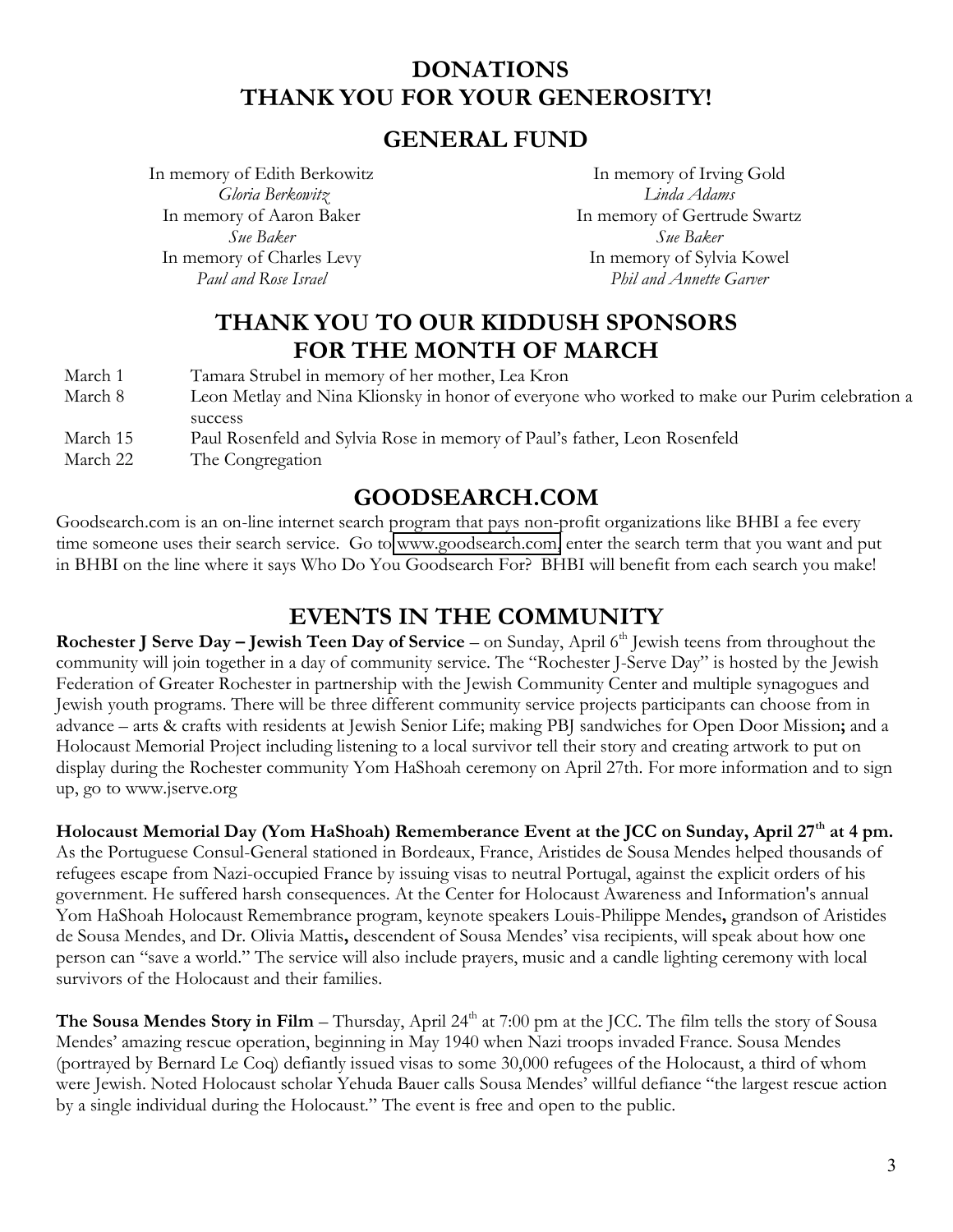#### **FREE 3-MONTH TRIAL MEMBERSHIP FOR FIRST-TIME NEW MEMBERS**

Let your friends know about BHBI's special free 3 month trial membership (available to prospective first-time new members only). Have them contact BHBI at 244-2060 or [BHBIRochester@gmail.com](mailto:BHBIRochester@gmail.com) and we will be happy to give them information about BHBI and this great offer!!

#### **BHBI WEBSITE**

Have you checked out the BHBI web site lately? If you haven't there is a lot that you're missing. The web site at [www.BHBIRochester.org](http://www.bhbirochester.org/) provides information about many aspects of our congregation, lists the BHBI calendar, has electronic versions of this and previous bulletins going back several years, has an extensive history of our congregation along with historic photos, includes photos from several BHBI dinners, picnics and other special events, and has the unique Adon Olam Songbook with information on over 100 melodies for Adon Olam.

#### **BRIGHTON FOOD CUPBOARD**

The Brighton Food Cupboard is very low on breakfast cereal, pasta and tuna. Please consider donating to them. There is a box in the BHBI lobby where you can drop off your donation or you can drop food items off at either the Brighton Board on Education Building or at the former Brookside School in Brighton.

#### **SMALL CONSERVATIVE SHUL COLLABORATIVE TORAH STUDY**

Our next Small Conservative Shul Collaborative Torah study session will take place at BHBI on Wednesday, April  $16<sup>th</sup>$  at 7:30 p.m. Everyone is welcome.

#### **FREE OR DISCOUNTED JCC MEMBERSHIP FOR SENIORS**

The JCC participates in the Silver&Fit® and the SilverSneakers® fitness programs for seniors which are sponsored by various Medicare health insurance plans. JCC membership is just \$25 per year for Silver&Fit® members and is free for SilverSneakers® members. Bring your health insurance card to the JCC to sign up.

#### @ @ @ @ @ @ @ @ @ @ @ @ @ @ @ @ @ @ @ @ @ @ @ @ @ @ @ @ @ @ @ @ @ @ @@ @ @ @ @ @ @ @

#### **CONTRACT FOR SELLING YOUR CHAMETZ**

Know ye that I, the undersigned, fully empower and permit Rabbi Simeon Kolko to act in my place and stead, and in my behalf to sell all chametz possessed by me (knowingly or unknowingly) as defined by the Torah and Rabbinic Law (e.g. chametz, possible chametz, and all kinds of chametz mixtures). Also chametz that tends to harden and to adhere to inside surfaces of pans, pots or cooking and usable utensils. And to lease all places wherein the chametz owned by me may be found, especially in the premises located at:

\_\_\_\_\_\_\_\_\_\_\_\_\_\_\_\_\_\_\_\_\_\_\_\_\_\_\_\_\_\_\_\_\_\_\_\_\_\_\_\_\_\_\_\_\_\_\_\_\_\_\_\_\_\_\_\_\_\_\_\_\_\_\_\_\_\_\_\_\_\_\_\_\_\_\_\_\_\_\_\_\_\_\_\_\_\_\_ and elsewhere. Rabbi Simeon Kolko has the full right to sell and to lease by transactions as he deems fit and proper for such time that he believes necessary in accordance with all detailed terms and detailed forms as explained in the general authorization contract which has been given this year to him. He has full power and authority to appoint a substitute in his stead and to sell and to lease as provided therein. The above given power is in conformity with all Torah, rabbinical regulations and laws, and also in accordance with laws of the State of New York and of the United States. To this I hereby affix my signature on the *\_\_\_\_day* of *\_\_\_\_\_\_\_\_\_\_\_\_\_* in the year 5774/2014.

Signature \_\_\_\_\_\_\_\_\_\_\_\_\_\_\_\_\_\_\_\_\_\_\_\_\_\_\_\_\_\_\_\_\_\_\_ Name \_\_\_\_\_\_\_\_\_\_\_\_\_\_\_\_\_\_\_\_\_\_\_\_\_\_\_\_\_\_\_\_\_\_\_\_\_\_\_\_

Address \_\_\_\_\_\_\_\_\_\_\_\_\_\_\_\_\_\_\_\_\_\_\_\_\_\_\_\_\_\_\_\_\_\_\_\_\_\_\_\_\_\_\_\_\_\_\_\_\_\_\_\_\_\_\_\_\_\_\_\_\_\_\_\_\_\_\_\_\_\_\_\_\_\_\_\_\_\_\_\_\_\_\_

**Please fill out and mail this form to Congregation BHBI, 1369 East Ave., Rochester, NY 14610 so it is**  received no later than Thursday, April 10<sup>th</sup>.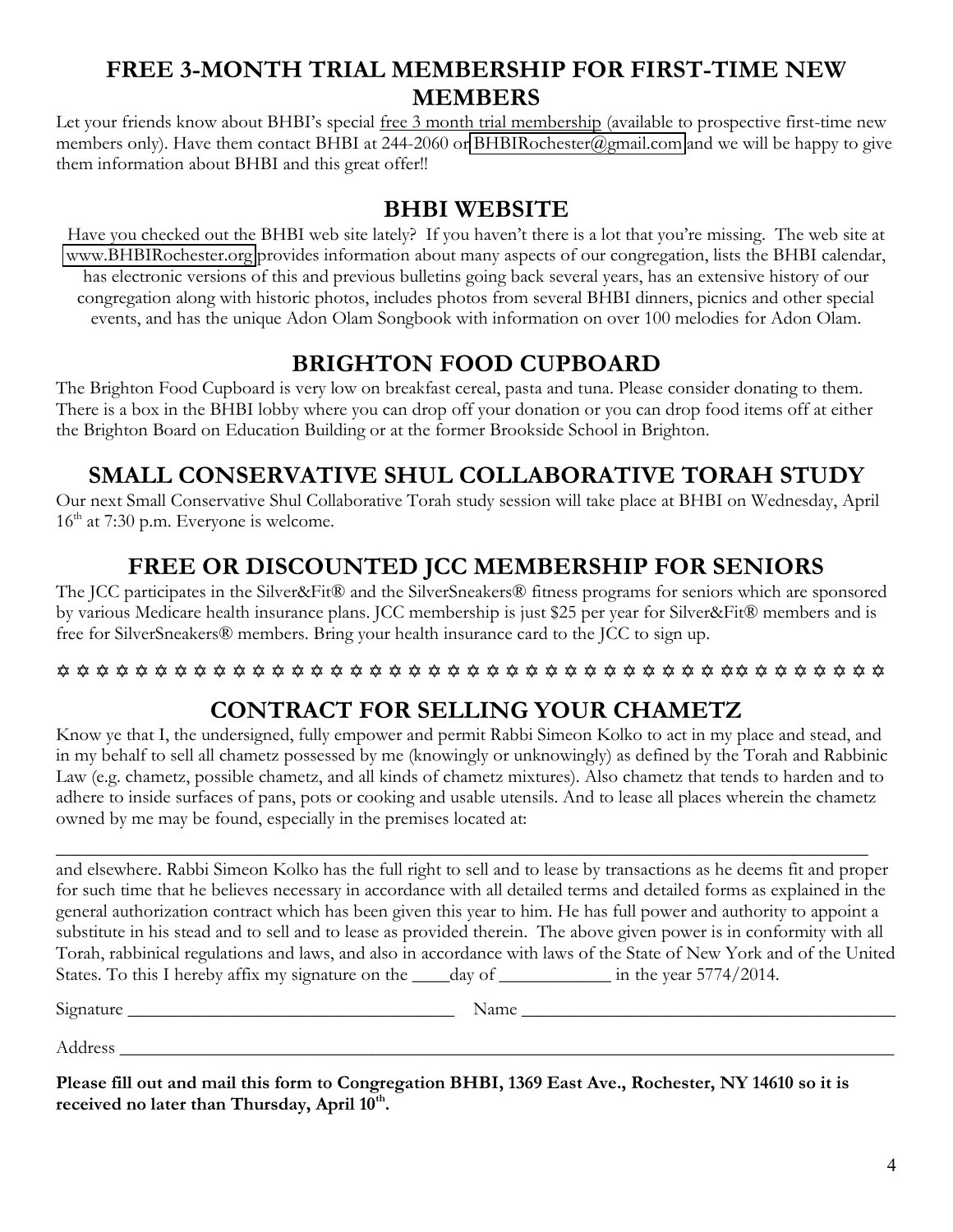

Thursday, May 1, 7:30 pm Beth Hamedresh - Beth Israel *The East Avenue Synagogue* 1369 East Avenue, Rochester, NY

## STRINGS ATTACHED:

## A SPANISH HERITAGE

<sup>a</sup> <sup>r</sup>ecital <sup>o</sup>f Original Compositions, Israeli Songs, Classical Spanish, Latin American, and Sephardi<sup>c</sup> Musi<sup>c</sup>



### LEV-YULZARI DUO DOUBLE BASS & GUITAR Open to the public, \$10 donation suggested

Rémy Yulzari (double bass) is a musician and composer and founding member of ensembles dedicated to various musical genres, including chamber music, gypsy-jazz, Klezmer and Spanish/Latin music. He has played in concert halls worldwide including venues in France, Great Britain, United States, Israel, Spain, Russia, Italy, Japan, Taiwan, Lithuania and Serbia. He was awarded a "Premier Prix" in double bass from the Conservatoire National Supérieur de Musique de Paris.

Nadav Lev (guitar) has performed throughout the US, Israel and Europe, in venues such as Lincoln Center and Carnegie Hall, in a variety of styles and forms, from classical to rock to jazz and improvised music. He is the winner of the Andrés Segovia Award, the AICF's prestigious Abroad Studies award, and others.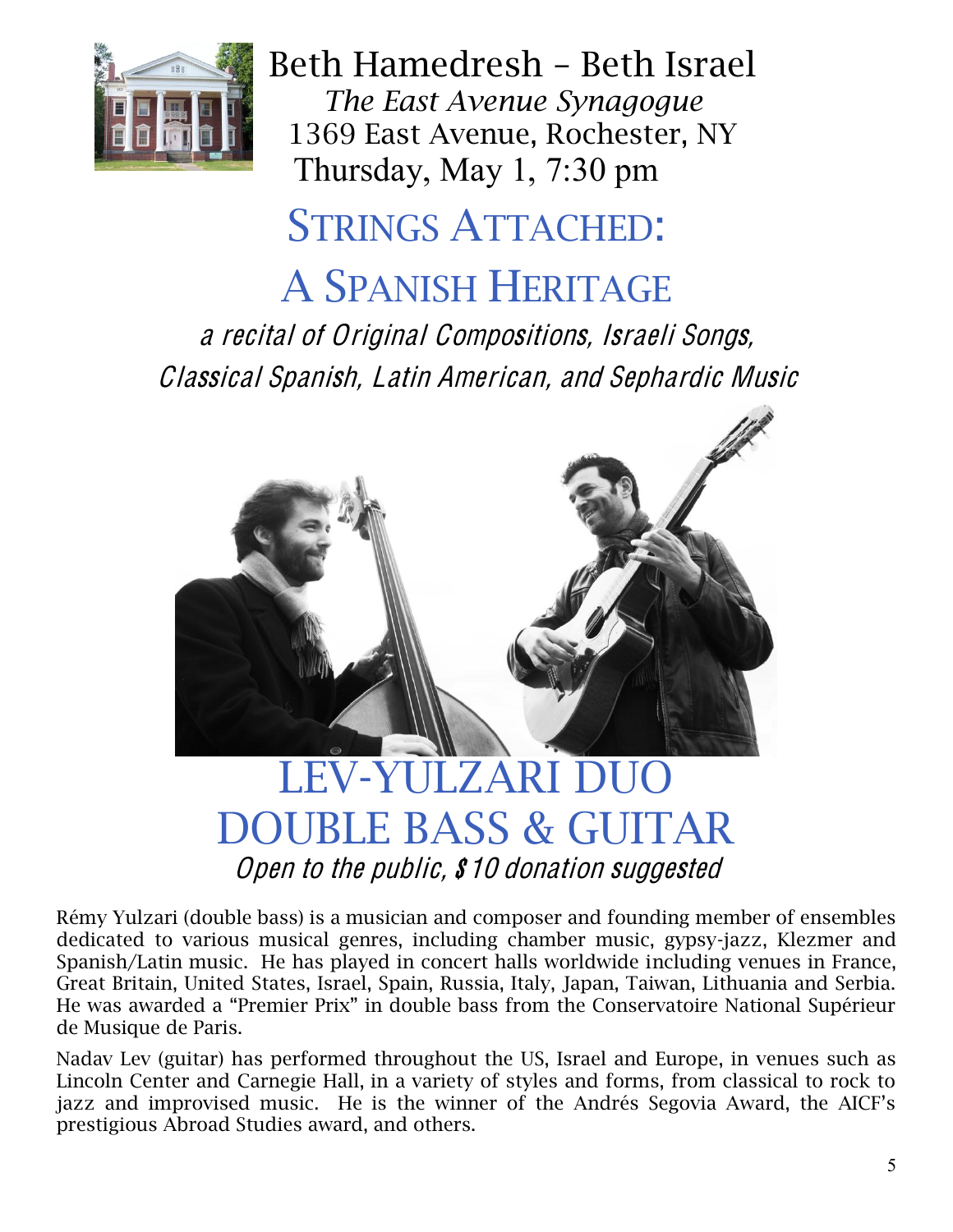

*"United by Faith" A Jewish ² Muslim Dialogue Series*





*presents* A CONCERT OF TURKISH & **JEWISH MUSIC** 



## Sunday, May  $4<sup>th</sup>$ , 4:00 pm Jewish Community Center

# Sufi Musical Ensemble, Ithaca NY Lev-Yulzari Duo, NYC

Senior Adult Lounge *Free and open to the public* 

*Co-sponsored by* Congregation Beth Hamedresh - Beth Israel Peace Islands Institute · The Turkish Cultural Center of Rochester Temple Beth Am · Temple Beth David

Supported in part by:

The Max and Marian Farash Charitable Foundation The Jewish Community Center of Greater Rochester

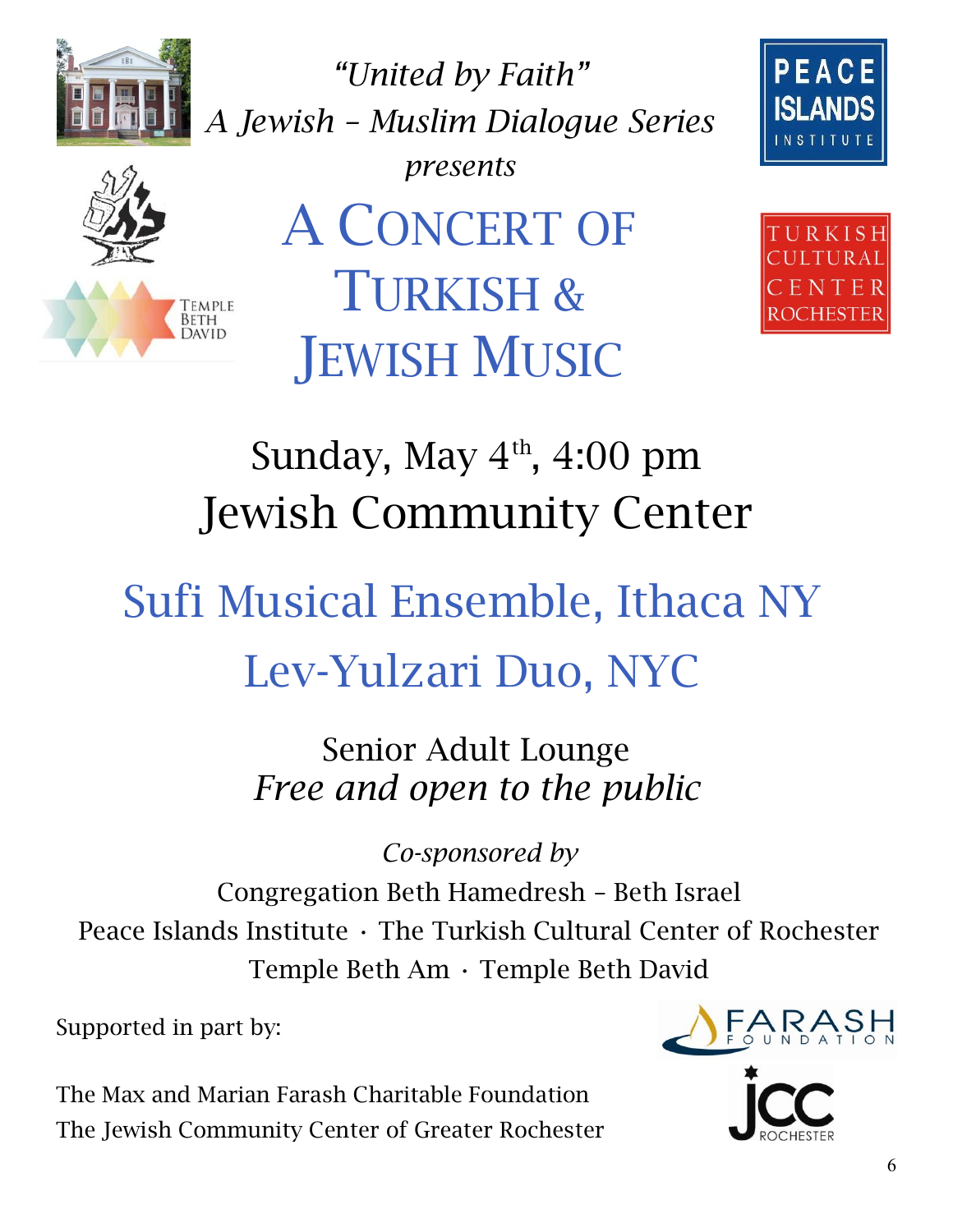#### **YAHRZEITS**

At the following Shabbat Services, we will read the names of our late loved ones whose Yahrzeits will occur on that Shabbat or during the following week.

| April 4-5            | Nissan | April 11-12       | Nissan | April 18-19           | Nissan | April 25-26         | Nissan-<br>Iyar |
|----------------------|--------|-------------------|--------|-----------------------|--------|---------------------|-----------------|
| Gertrude Kleinstein* |        | Helen Neiman      |        | David Morris*         | 20     | Arthur Weinberger   | 26              |
| Rachael Weinstein*   | 5      | Goldman*          | 14     | Jacob Weinrib*        | 20     | Alexander           |                 |
| Esther Bertman*      |        | Sylvia Kowal      | 14     | Beatrice Goldstein*   | 21     | Greenbaum*          | 27              |
| Max Block            | 8      | Harry Toker       | 14     | Meshulam Langman      | 21     | Esther Gurian*      | 27              |
| Seymour Ouzer*       | 8      | Leo Buchbinder*   | 15     | Benjamin Ritter       | 21     | Ethel L. Goldstein* | 28              |
| Charles Levy         | 10     | Sol Levin*        | 15     | Yetta Levine*         | 22     | Hyman Rothschild*   | 29              |
| Morris Lipman*       | 11     | Rose Jossem*      | 16     | Evelyn Maimon         | 23     | Karen Schulman      | 30              |
|                      | 11     | Judith Potter*    | 16     | Simon Finkelman       | 24     | Louis Goldberg*     |                 |
| *Denotes name        |        | Louis Cohen*      | 18     | <b>Blanche Levitz</b> | 25     |                     |                 |
| memorialized on      |        | Harry H. Levinson | 18     | Louis Priceman*       | 25     |                     |                 |
| <b>BHBI</b> Memorial |        |                   |        | Dorothy Riwkin*       | 25     |                     |                 |
| Plaque               |        |                   |        | Samuel B. Spiller*    | 25     |                     |                 |

We pray that our mourners will be comforted among all the mourners of Zion and Jerusalem and that the memory of the deceased continues to be a blessing to all who knew them.



So far our *TOPS* Gift Card fundraiser has been quite successful. Remember, *TOPS* Gift Cards are now available through BHBI in \$50 denominations. To purchase *TOPS* Gift Cards, contact Stan Schaffer at 473-8072 or by e-mail at stanschaffe[r@fronti](mailto:stanschaffer@frontiernet.net)ernet.net

#### **MEMORIAL PLAQUES**

You can also memorialize a friend or loved one on a BHBI memorial plaque. Our memorial plaques are very reasonably priced. For more information, contact Stan Schaffer at 473-8072 or [stanschaffer@frontiernet.net](mailto:stanschaffer@frontiernet.net)

#### **MAKE YOUR PURCHASES AT AMAZON.COM AND SUPPORT BHBI AT THE SAME TIME!**

Why not contribute to BHBI while making on-line purchases? It's easy to make purchases on-line at Amazon.com and support BHBI financially at the same time. Just go to the BHBI web page at [www.BHBIRochester.org](http://www.bhbirochester.org/) and click on the Amazon.com link. Each time you make a purchase after linking to Amazon.com from our web page, BHBI gets a percentage of the purchase price. The more you buy in this way, the more BHBI makes!

#### **AD SPONSORS**

We are always looking for additional businesses that are interested in placing an ad in the BHBI Bulletin. If you know of someone whose business or company may be interested, contact Stan Schaffer at 473-8072 or by e-mail at [stanschaffer@frontiernet.net](mailto:stanschaffer@frontiernet.net)